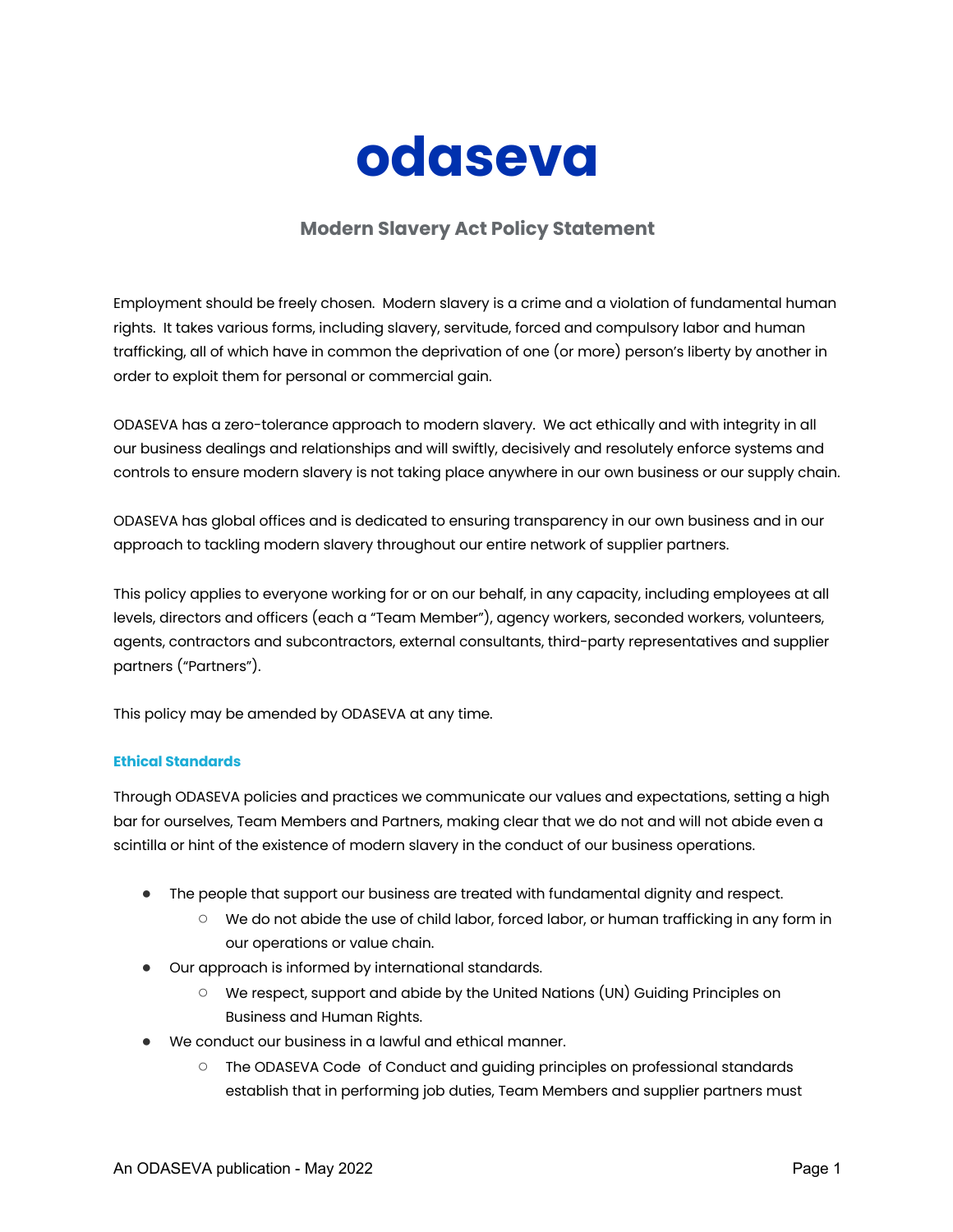always act in a moral, decent and honorable manner, upholding the best interests of ODASEVA, our respective clients and customers.

● Team Members undergo mandatory annual compliance training on ethical business practices.

### **Responsibility for the Policy**

Senior Management of ODASEVA has overall responsibility for ensuring this policy complies with our legal and ethical obligations, and that all those under our direction or control are in compliance.

ODASEVA'S Legal and Human Resources departments have primary and day-to-day responsibility for implementing this policy, monitoring its use and effectiveness, dealing with any queries about it, and auditing internal control systems and procedures to ensure they are effective in countering modern slavery. We continually monitor and review work products to ensure no violations of this policy occur and if they do, are promptly reported to the appropriate authorities.

Management at all levels are responsible for ensuring those reporting to them understand and comply with this policy and receive any required training.

### **Compliance with the Policy**

Accountability is shared. The prevention, detection and reporting of modern slavery in any part of our business or supply chain is the responsibility of all those working for, with or under our control or direction. Team Members are required to actively avoid any activity that might lead to, or suggest, a breach of this policy and promptly report any bona fide suspicions to management.

Anyone holding a good faith belief that an individual may be subject to modern slavery, involuntary servitude, human trafficking or any compulsory labour practice may report it without fear of reprisal, intimidation or threats of retribution by emailing legal administration@odaseva.com. A Team Member who reasonably believes or suspects a breach of this policy has occurred or that it is likely to occur in the future must notify his/her manager as soon as possible. If a Team Member is unsure about whether a particular act, the treatment of workers more generally, or their working conditions within any tier of our supply chain constitutes any of the various forms of modern slavery, he/she must raise it with his/her manager, a member of the Supplier Partnerships team or through the Modern Slavery Alert email address.

ODASEVA encourages openness and will support anyone who raises genuine concerns in good faith under this policy even if they turn out to be mistaken. No one will be subjected to any reprisal, retribution or detrimental treatment as a result of reporting in good faith their suspicion that modern slavery of whatever form is or may be taking place in any part of our own business or in any part of our supply chain. If any individual believes he or she has suffered any such treatment, he or she should inform a member of the management team immediately.